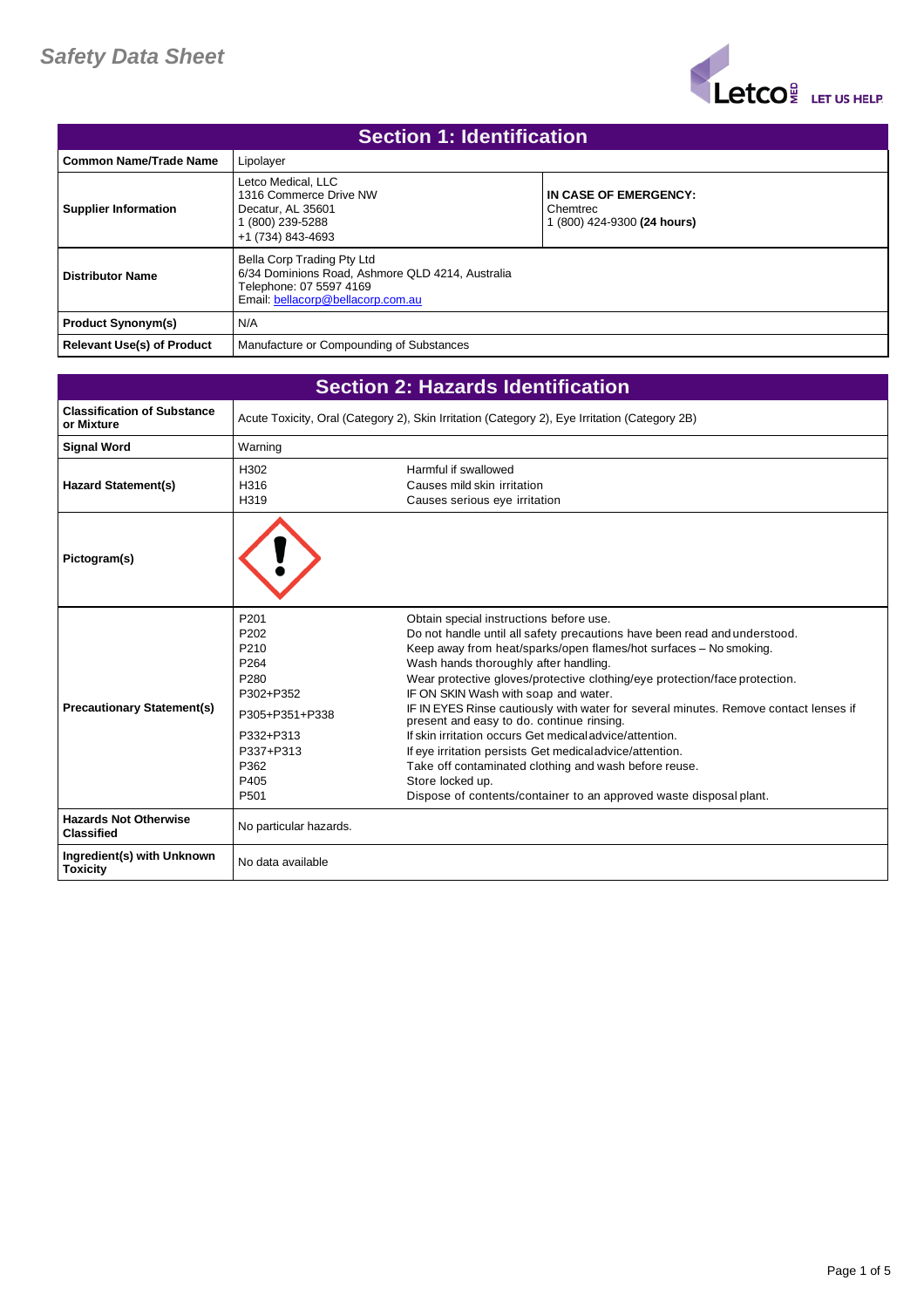| <b>Section 3: Composition/Information on Ingredients</b> |                   |                                                                       |               |
|----------------------------------------------------------|-------------------|-----------------------------------------------------------------------|---------------|
| <b>Chemical Name</b>                                     | N/A               |                                                                       |               |
| <b>Common Name</b>                                       | Lipolayer         |                                                                       |               |
| <b>CAS Number</b>                                        | Mixture           |                                                                       |               |
| <b>Additional Ingredient</b><br>Information              |                   | The exact percentages of the material are withheld as a trade secret. |               |
| <b>Material</b>                                          |                   | Percent                                                               | CAS           |
| <b>OZOKERITE</b>                                         |                   | N/A                                                                   | 12198-93-5    |
| Alcohol Ethoxylate                                       |                   | N/A                                                                   | 37340-60-6    |
| CETEARYL ALCOHOL POWDER                                  |                   | N/A                                                                   | 8005-44-5     |
| Disodium FDTA                                            |                   | N/A                                                                   | 6381-92-6     |
| Ethanol                                                  |                   | N/A                                                                   | 64-17-5       |
| <b>ISOPROPYL PALMITATE</b>                               |                   | N/A                                                                   | 142-91-6      |
| <b>Ethylene Oxide</b>                                    |                   | N/A                                                                   | $75 - 21 - 8$ |
| Glycerin                                                 |                   | N/A                                                                   | $56 - 81 - 5$ |
| Dimethicone                                              |                   | N/A                                                                   | 9006-65-9     |
| <b>LECITHIN</b>                                          |                   | N/A                                                                   | 8002-43-5     |
| Polysorbate 20                                           |                   | N/A                                                                   | 9005-64-5     |
| Poloxamer                                                |                   | N/A                                                                   | 106392-12-5   |
| Triclosan                                                |                   | N/A                                                                   | 3380-34-5     |
| <b>TRIETHANOLAMINE NF</b>                                |                   | N/A                                                                   | 102-71-6      |
| <b>ALOE VERA POWDER</b>                                  |                   | N/A                                                                   | 85507-69-3    |
| MAGNESIUM ALUMINUM SILICATE                              |                   | N/A                                                                   | 1327-43-1     |
| <b>ALLANTOIN</b>                                         |                   | N/A                                                                   | 97-59-6       |
| PANTHENOL (DL) USP                                       |                   | N/A                                                                   | 16485-10-2    |
| VITAMIN E ACETATE USP LIQUID                             |                   | N/A                                                                   | 7695-91-2     |
| PHENONIP LIQUID                                          |                   | N/A                                                                   | $94 - 13 - 3$ |
| <b>TITANIUM DIOXIDE</b>                                  |                   | N/A                                                                   | 13463-67-7    |
| <b>MINERAL OIL</b>                                       |                   | N/A                                                                   | 8042-47-5     |
| <b>Impurities and/or Stabilizing</b><br><b>Additives</b> | No data available |                                                                       |               |

## **Section 4: First Aid Measures**

| <b>General Advice</b>                         | Medical Conditions Aggravated by Exposure: Pre-existing skin disorders may be aggravated by long-term use.   |
|-----------------------------------------------|--------------------------------------------------------------------------------------------------------------|
| If Inhaled                                    | Move to fresh air.                                                                                           |
| l In Case of Skin Contact                     | Flush eyes with plenty of water to ensure complete flushing. If irritation persists, seek medical attention. |
| In Case of Eye Contact                        | Rinse immediately with plenty of water, also under the eyelids, for at least 15 minutes.                     |
| l If Swallowed                                | Drink enough water to dilute. Contact a physician or poison control center.                                  |
| <b>Most Important Symptoms</b><br>and Effects | No data available.                                                                                           |

| <b>Section 5: Fire Fighting Measures</b>                   |                                                                                                                                                      |  |
|------------------------------------------------------------|------------------------------------------------------------------------------------------------------------------------------------------------------|--|
| <b>Suitable Extinguishing</b><br>Media                     | CO2, Foam, Dry Chemical, and Water Spray                                                                                                             |  |
| Special Hazards Arising<br>l From the<br>Substance/Mixture | Fire or Explosion Hazards: Closed containers exposed to excessive heat may rupture.                                                                  |  |
| Special PPE and/or<br><b>Precautions for Firefighters</b>  | Fire should be fought from a safe distance. Fire fighters should wear full face, self-contained breathing apparatus and full<br>protective clothing. |  |

| <b>Section 6: Accidental Release Measures</b>                                                  |                                                                                                                         |  |
|------------------------------------------------------------------------------------------------|-------------------------------------------------------------------------------------------------------------------------|--|
| <b>Personal Precautions,</b><br><b>Protective Equipment and</b><br><b>Emergency Procedures</b> | Exclude sources of ignition; ventilate the area; avoid breathing vapors. Refer to protective measures in section 7 & 8. |  |
| <b>Nethods and Materials</b><br>l Used for Containment                                         | Exclude sources of ignition; ventilate the area; avoid breathing vapors. Refer to protective measures in section 7 & 8. |  |
| <b>Cleanup Procedures</b>                                                                      | Exclude sources of ignition; ventilate the area; avoid breathing vapors. Refer to protective measures in section 7 & 8. |  |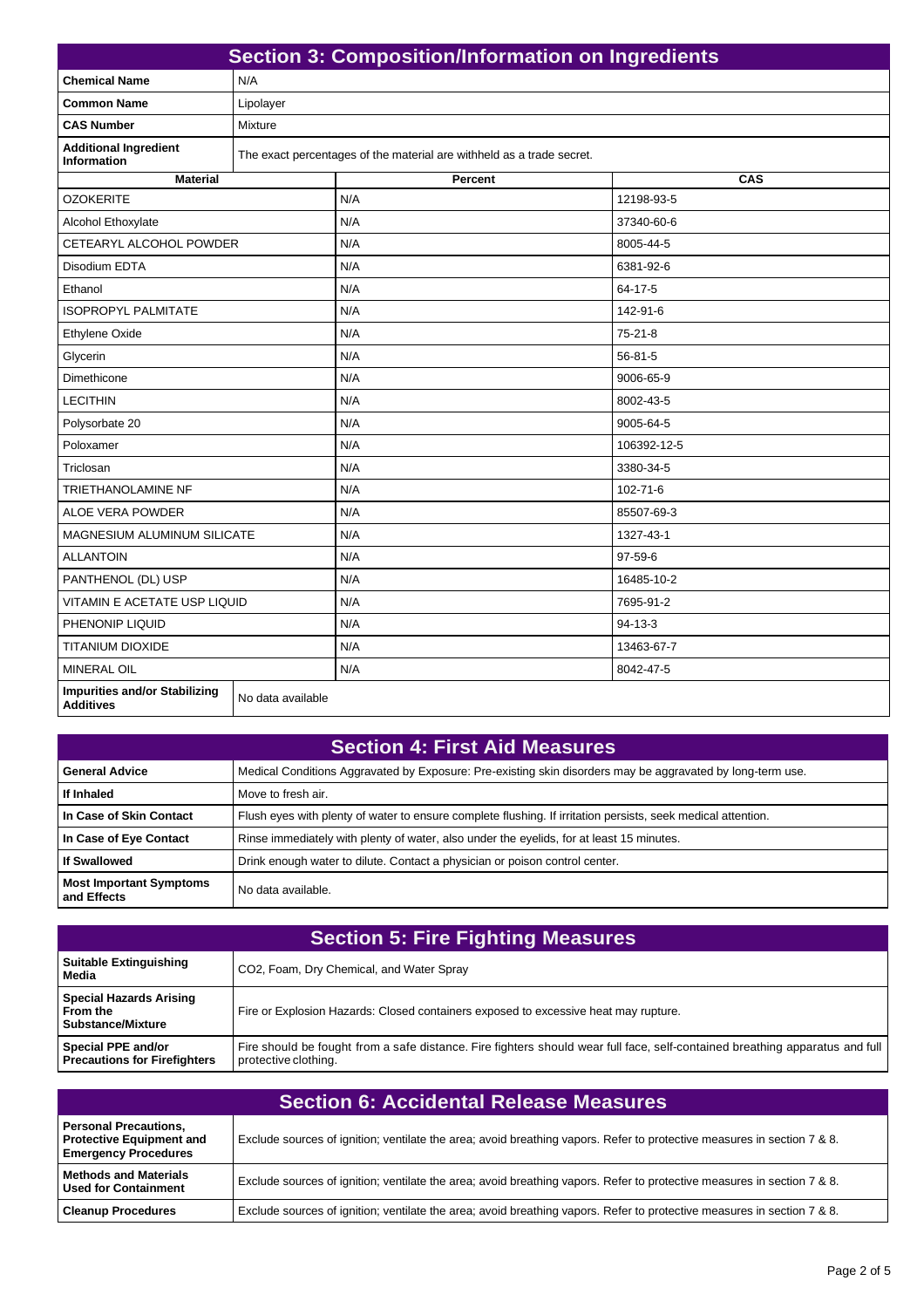| <b>Section 7: Handling and Storage</b> |                                                                                                                                                                                                                                                                                            |  |
|----------------------------------------|--------------------------------------------------------------------------------------------------------------------------------------------------------------------------------------------------------------------------------------------------------------------------------------------|--|
| l Precautions for Safe<br>Handling     | Wash hands thoroughly after using this product and before eating, drinking, or smoking.                                                                                                                                                                                                    |  |
| <b>Conditions for Safe Storage</b>     | Keep away from excessive heat, open flames, sparks, and other possible source of ignition. Do not store in damaged or<br>unmarked containers or storage devices. For warehouse storage, pallets and cases should be placed to avoid damage or<br>rupture from material handling equipment. |  |

| <b>Section 8: Exposure Controls/Personal Protection</b>                 |                                                                                                                                                                                                         |  |
|-------------------------------------------------------------------------|---------------------------------------------------------------------------------------------------------------------------------------------------------------------------------------------------------|--|
| <b>Components with</b><br><b>Workplace Control</b><br><b>Parameters</b> | No data available.                                                                                                                                                                                      |  |
| <b>Appropriate Engineering</b><br><b>Controls</b>                       | General ventilation should be provided to maintain ambient concentration below nuisance levels.                                                                                                         |  |
| <b>PPE - Eye/Face Protection</b>                                        | None required under normal conditions of use. When handling large quantities (e.g., $>1$ gallon), wear protective mask,<br>eyeglasses, gloves, boot, and apron per OSHA regulations (29 CFR 1910.133).  |  |
| <b>PPE - Skin Protection</b>                                            | None required under normal conditions of use. When handling large quantities (e.g., $> 1$ gallon), wear protective mask,<br>eyeglasses, gloves, boot, and apron per OSHA regulations (29 CFR 1910.133). |  |
| <b>PPE - Body Protection</b>                                            | None required under normal conditions of use. When handling large quantities (e.g., $> 1$ gallon), wear protective mask,<br>eyeglasses, gloves, boot, and apron per OSHA regulations (29 CFR 1910.133). |  |
| <b>PPE - Respiratory</b><br><b>Protection</b>                           | Respirator use is not expected to be necessary under normal conditions of handling. In emergency situations, use of a<br>NIOSH-approved respirator may be required.                                     |  |

| <b>Section 9: Physical and Chemical Properties</b>       |                                        |  |
|----------------------------------------------------------|----------------------------------------|--|
| Appearance                                               | Physical state: Cream Color: Off White |  |
| <b>Upper/Lower Flammability</b><br>or Explosive Limits   | No data available                      |  |
| Odor                                                     | None                                   |  |
| <b>Vapor Pressure</b>                                    | No data available                      |  |
| <b>Odor Threshold</b>                                    | No data available                      |  |
| <b>Vapor Density</b>                                     | No data available                      |  |
| pH                                                       | No data available                      |  |
| <b>Relative Density</b>                                  | No data available                      |  |
| <b>Melting Point/Freezing</b><br>Point                   | No data available                      |  |
| <b>Solubility</b>                                        | Completely soluble in water            |  |
| <b>Initial Boiling Point and</b><br><b>Boiling Range</b> | >100 °C                                |  |
| <b>Flash Point</b>                                       | No data available                      |  |
| <b>Evaporation Rate</b>                                  | Not applicable                         |  |
| <b>Flammability (Solid, Gas)</b>                         | No data available.                     |  |
| <b>Partition Coefficient</b>                             | No data available                      |  |
| <b>Auto-Ignition Temperature</b>                         | No data available                      |  |
| Decomposition<br><b>Temperature</b>                      | No data available                      |  |
| <b>Viscosity</b>                                         | No data available                      |  |

| <b>Section 10: Stability and Reactivity</b>         |                                                                                    |  |
|-----------------------------------------------------|------------------------------------------------------------------------------------|--|
| Reactivity                                          | No data available                                                                  |  |
| <b>Chemical Stability</b>                           | Stable under normal conditions of use.                                             |  |
| <b>Possibility of Hazardous</b><br><b>Reactions</b> | Irritating vapors and toxic gases when involved in fire.                           |  |
| <b>Conditions to Avoid</b>                          | Use or storage near open flames, sparks, high heat (>100 F) or other heat sources. |  |
| <b>Incompatible Materials</b>                       | Strong oxidizing agents.                                                           |  |
| <b>Hazardous Decomposition</b><br><b>Products</b>   | Hazardous polymerization will not occur.                                           |  |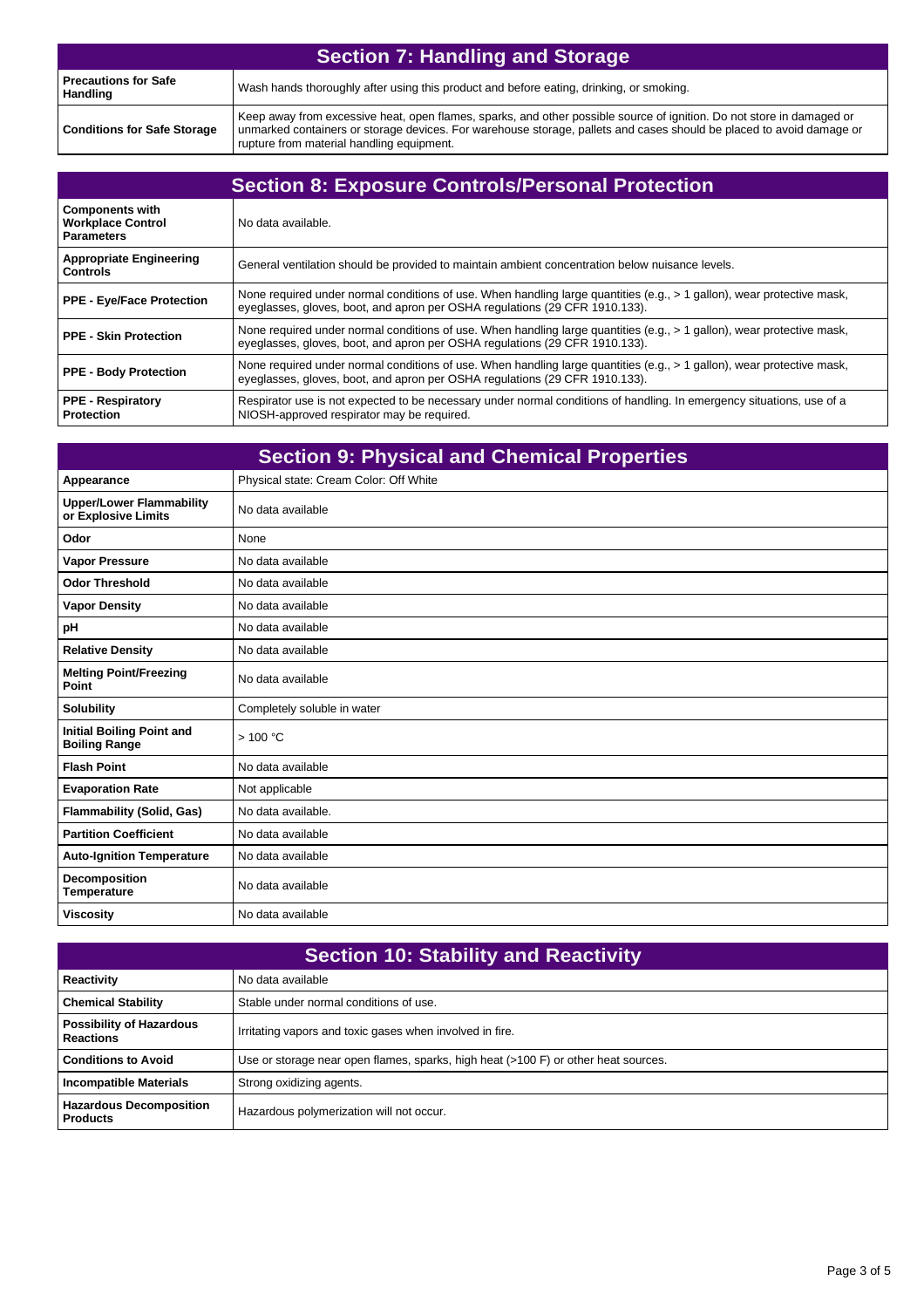| <b>Section 11: Toxicological Information</b>                                  |                                                  |  |
|-------------------------------------------------------------------------------|--------------------------------------------------|--|
| <b>Acute Toxicity - LD50 Oral</b>                                             | There is no data available on the product itself |  |
| <b>Acute Toxicity - Inhalation</b>                                            | There is no data available on the product itself |  |
| <b>Acute Toxicity - Dermal</b>                                                | There is no data available on the product itself |  |
| <b>Acute Toxicity - Eye</b>                                                   | There is no data available on the product itself |  |
| <b>Skin Corrosion/Irritation</b>                                              | There is no data available on the product itself |  |
| <b>Serious Eye</b><br>Damage/Irritation                                       | There is no data available on the product itself |  |
| <b>Respiratory or Skin</b><br><b>Sensitization</b>                            | There is no data available on the product itself |  |
| <b>Germ Cell Mutagenicity</b>                                                 | There is no data available on the product itself |  |
| <b>Carcinogenicity IARC</b>                                                   | There is no data available on the product itself |  |
| <b>Carcinogenicity ACGIH</b>                                                  | There is no data available on the product itself |  |
| <b>Carcinogenicity NTP</b>                                                    | There is no data available on the product itself |  |
| <b>Carcinogenicity OSHA</b>                                                   | There is no data available on the product itself |  |
| <b>Reproductive Toxicity</b>                                                  | There is no data available on the product itself |  |
| <b>Specific Target Organ</b><br><b>Toxicity - Single Exposure</b>             | There is no data available on the product itself |  |
| <b>Specific Target Organ</b><br><b>Toxicity - Repeated</b><br><b>Exposure</b> | There is no data available on the product itself |  |
| <b>Aspiration Hazard</b>                                                      | There is no data available on the product itself |  |

| <b>Section 12: Ecological Information</b> |                                                                                                                                                                                     |  |
|-------------------------------------------|-------------------------------------------------------------------------------------------------------------------------------------------------------------------------------------|--|
| <b>Toxicity</b>                           | There is no data available on the product itself                                                                                                                                    |  |
| <b>Persistence and</b><br>Degradability   | There is no data available on the product itself                                                                                                                                    |  |
| <b>Bio-accumulative Potential</b>         | There is no data available on the product itself                                                                                                                                    |  |
| <b>Mobility in Soil</b>                   | There is no data available on the product itself                                                                                                                                    |  |
| <b>Other Adverse Effects</b>              | There is no data available on the product itself. The product should not be allowed to enter drains or water courses or<br>be deposited where it can affect ground or surfacewater. |  |

| <b>Section 13: Disposal Considerations</b>                |                                                                    |  |
|-----------------------------------------------------------|--------------------------------------------------------------------|--|
| Waste Treatment Methods<br><b>Product</b>                 | Dispose of in accordance with federal, state or local regulations. |  |
| l Waste Treatment Methods<br>  Packaging                  | Dispose of in accordance with federal, state or local regulations. |  |
| <b>Special Precautions Landfill</b><br>l or Incinerations | No data available                                                  |  |
| <b>Other Information</b>                                  | No data available                                                  |  |

| <b>Section 14: Transport Information</b> |                     |  |
|------------------------------------------|---------------------|--|
| UN Number                                | Not dangerous goods |  |
| <b>UN Proper Shipping Name</b>           | N/A                 |  |
| <b>Transport Hazard Class(es)</b>        | N/A                 |  |
| <b>Packaging Group</b>                   | N/A                 |  |
| <b>Environmental Hazards</b>             | No data available   |  |

## **Section 15: Regulatory Information**

Contents of this SDS comply with the OSHA Hazard Communication Standard CFR 1910.1200 EPA SARA Title III Chemical Listings Section 302 Extremely Hazardous Substances: None Section 304 CERCLA Hazardous Substances: None Section 313 Toxic Chemicals: None present or none present in regulated quantities. California Proposition 65: No reportable components

| Section 16: Other Information |                                                                                                                                                                                                                               |  |
|-------------------------------|-------------------------------------------------------------------------------------------------------------------------------------------------------------------------------------------------------------------------------|--|
| <b>Additional Information</b> | Hazardous Material Identification System (HMIS) Health Hazard: 0, Flammability Hazard: 0, Physical Hazard: 0, PPE<br>Rating: B. National Fire Protection Association (NFPA) Ratings: Health: 0, Fire: 0, Reactivity Hazard: 0 |  |
| <b>Prepared By</b>            | Scarlotte Smith                                                                                                                                                                                                               |  |
| <b>Revision Date</b>          | 01/19/2021 16:07                                                                                                                                                                                                              |  |